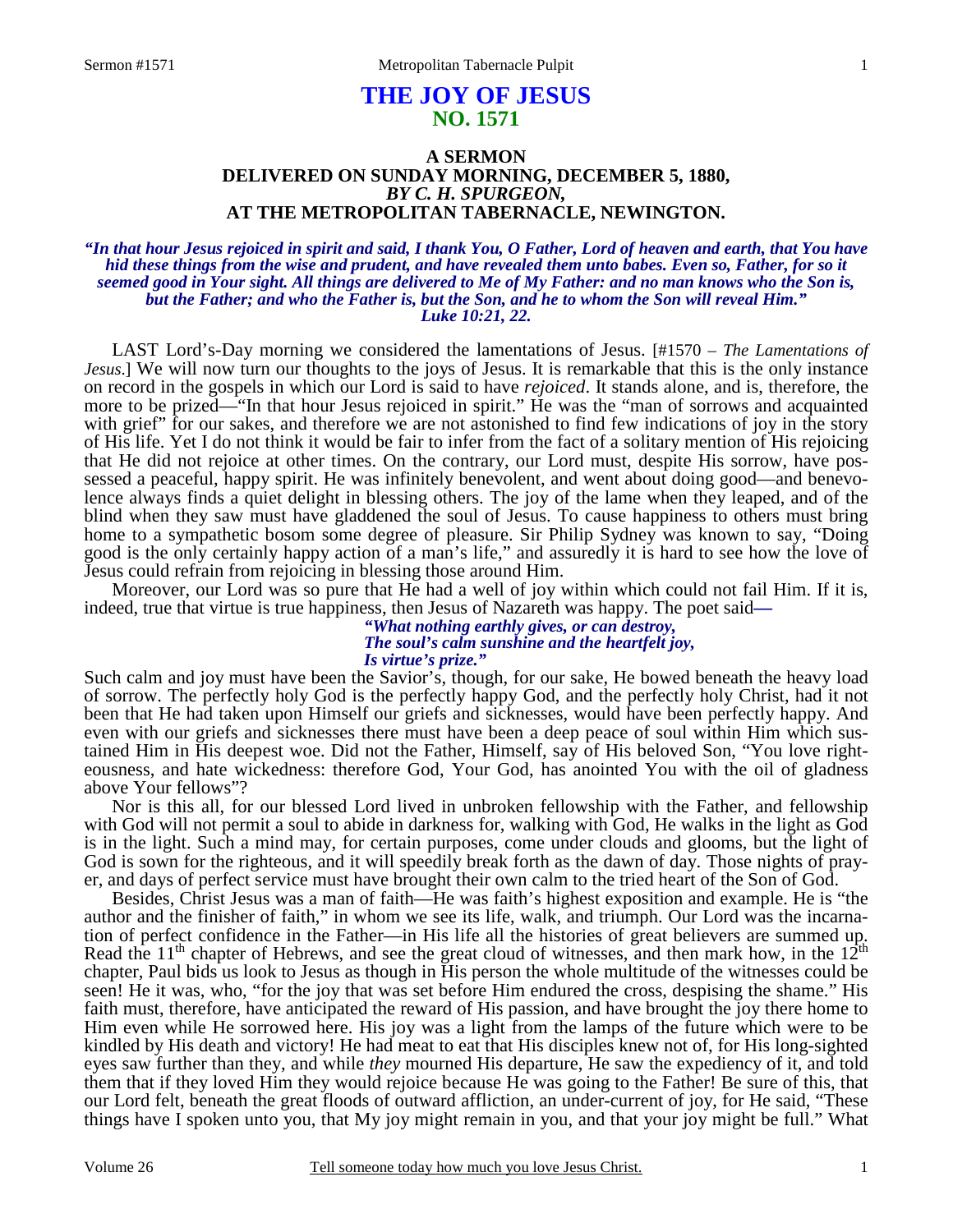did He mean by this if He had no joy in His people? Could He have spoken so many happy words, and so often have said to His disciples, "Be of good cheer," if He had been always downcast?

 But it is still remarkable that our text should be the only recorded instance of His joy, so far as the evangelists are concerned. It is clear that joy was not a distinguishing feature in our Lord's life so as to strike the beholder. Peace may have sat serenely on His brow, but nothing of the exuberant spirits which are seen in some men, for His countenance was marred with lines of care and grief. We do not hear that He laughed, though it is thrice recorded that He wept, and here, for once, as quite unique, we find the inspired assurance that He rejoiced. Because of its singularity, the record deserves to be looked into with care that we may see the cause of delight so unusual.

 The words here used are very emphatic. "He rejoiced." The Greek word is much stronger than the English rendering—it signifies "to leap for joy." It is the word of the blessed Virgin's song, "My spirit has rejoiced in God my Savior." Strong emotions of delight were visible upon our Lord's face, and were expressed by the tones of His voice as well as by His words. It is clear that He was greatly glad. The text also says, He "rejoiced in spirit," that is, deep down in the very center of His nature—in that largest and most capacious part of His human being, the Redeemer rejoiced! Man is body, soul, and spirit, but the spirit is the nobler, and most vital part, and it was with a spiritual, inward, and most living joy that the Lord Jesus Christ rejoiced. It was joy of the truest and fullest sort which made the Savior's heart dance! Let us come, then, near to this rejoicing Savior who wraps the garments of praise about Him, perfumed with delight! Let us see if we cannot learn something from His joys, since, I trust, we gathered something from His griefs.

**I.** First, let us look at our Lord, and note that His joy was JOY IN THE FATHER'S REVELATION OF THE GOSPEL. "I thank You, O Father, that You have hid these things from the wise and prudent, and have revealed them unto babes." He rejoices in His Father's revelation of the gospel! It was not joy in the fame which had gathered about His name insomuch that John heard of it in prison. It was not joy in the manifest tokens of power that went forth with His commissioners, though they rejoiced that devils were subject unto them. No, it was joy in God's revealing the gospel to the sons of men!

 I call your attention to the fact that He ascribed all that was done to the *Father,* and rejoiced that the Father was working with Him. His disciples came back to Him and said, "Even the devils are subject unto us through Your name." And they spoke not amiss, for the name of Jesus was their strength and deserved honor. But the Lord, with that sacred self-abnegation which was so natural to Him, replies, "I thank You, O Father, that You have revealed these things." He takes no honor unto Himself, but ascribes the glory unto the Father who worked with Him. Imitate Him, O you who call Him Lord! Let the work of the Father be your joy! If God gives us any success in the preaching of the gospel, let our joy be that the Father's power is going forth with the word! We are not so much to joy in our instrumentality as in the hand which uses the instrument, and works by it. Oh, misery! Misery! To be attempting gospel ministry without God! But oh, bliss, unspeakable bliss to feel that when we lift our hand, God's hand is lifted, too, and when we speak the word, the voice of God is ringing through our feeble speech, and reaching the hearts of men! It is to true believers a great joy that the Father is bringing home His wandering children, and receiving penitents into His bosom!

 The Savior's joy was that through the Father's grace men were being enlightened. The 70 disciples had been from city to city, working miracles, and preaching the gospel, and their Master was glad when they returned with tidings of success—"In that hour Jesus rejoiced in spirit." It pleases Jesus when the gospel has free course, and God is glorified thereby. Then, in a measure, He sees of the travail of His soul and is filled with satisfaction. Shall we not find our joy where He finds His? Shall we not enter into the joy of our Lord? Whenever we hear good news of a village evangelized, of a township moved by the glad tidings, of a country long shut up from the gospel at last opened to the word of God, let us feel our highest and deepest joy! Rather let us rejoice in this than in business prosperity, or personal advantage. What if we can find no joy in our own circumstances? What if even spiritual affairs within our soul are full of difficulty? Let us joy and rejoice that God the Father is revealing the light of His gospel among the sons of men! Be this our highest wish, "Your kingdom come," and in that coming kingdom let us find our utmost happiness! Be sure that the joy which warmed the heart of Christ can do us no harm—it must be a pure, sacred, and ennobling joy, and therefore let us indulge in it very largely! Christ's joy lay in the Father's sending forth His light and His truth—making men to see things which prophets and kings had desired to behold, but had not been favored to see. Jesus rejoiced in this, that the blessings of divine grace were being revealed by the Father!

 Further, our Savior's joy lay very much in this, that this revelation to men was being made through such humble instruments. We read that, "He lifted up His eyes on His disciples, and said, Blessed be you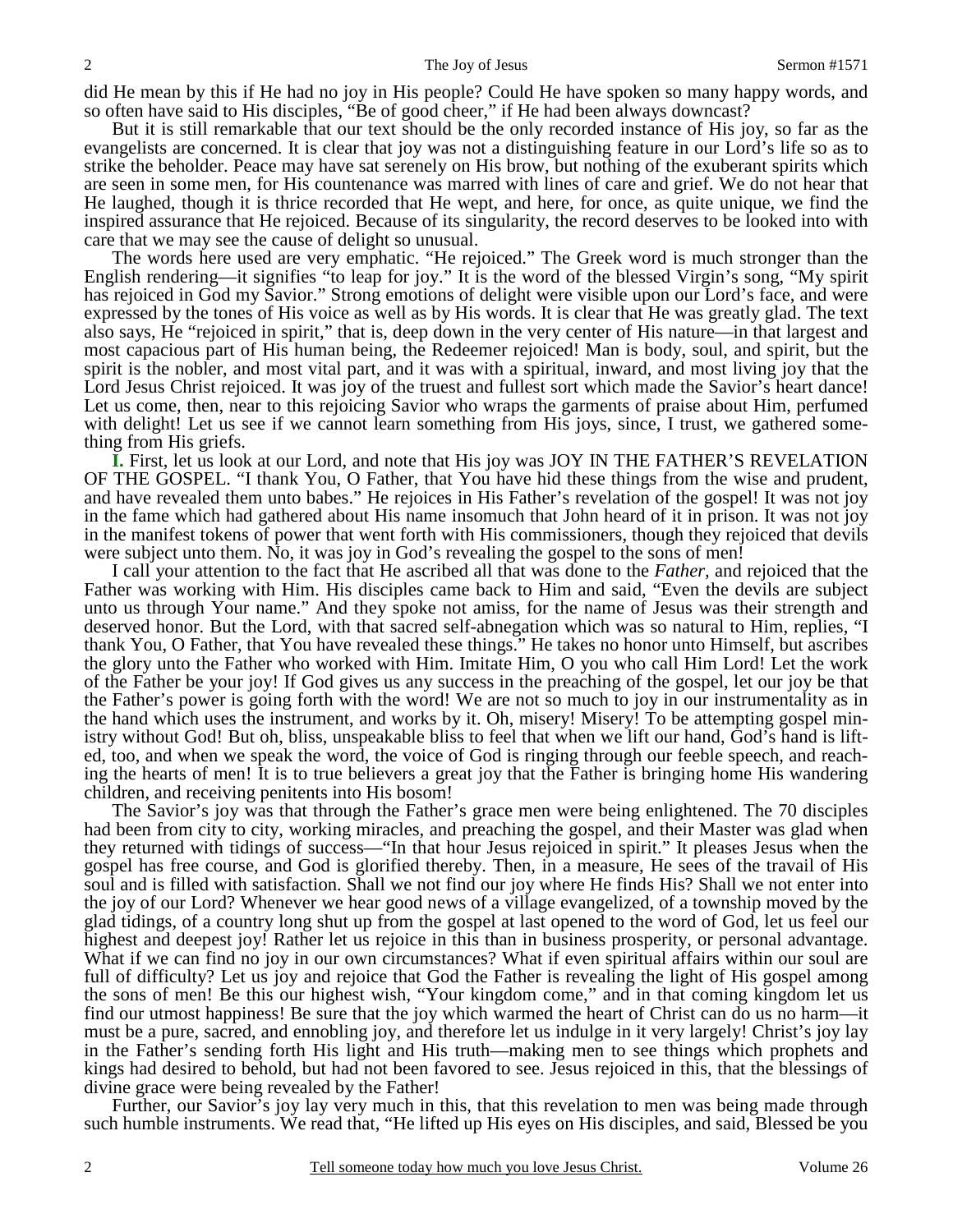#### Sermon #1571 The Joy of Jesus

poor: for yours is the kingdom of God." There was not among the 12 or the 70, one person of any social status. They were the common people of the field and the sea. In later years Paul was raised up—a man richly endowed in learning, whose great abilities were used by the Lord—but the first ministers of Christ were a band of fishermen and countrymen, altogether unknown in the schools of learning, and regarded as "unlearned and ignorant men." The grandest era in the world's history was ushered in by nobodies! By persons who, like their leader, were despised and rejected of men! To any one of them it might have been said, "For you see your calling, brethren, how that not many wise men after the flesh, not many mighty, not many noble, are called: but God has chosen the foolish things of the world to confound the wise, and God has chosen the weak things of the world to confound the things which are mighty; and base things of the world, and things which are despised, has God chosen, yes, and things which are not, to bring to nothing things that are: that no flesh should glory in His presence."

 Observe carefully that the persons whom our Lord had been employing were not only obscure in origin, but they were of a low degree of *spiritual* understanding. They were, in fact, babes in grace as well as worldly wisdom! Their joy, when they came back to tell what had been done, was evidently childish as well as gracious. They rejoiced in their success as children do in their little achievements. But their Lord was thankful because He saw the open-heartedness, and the simplicity of their characters in the gladsome way in which they cried, "Lord, even the devils are subject to us through Your name." And He thanked God that by such babes as these, such *children*, such true-hearted *children*, and yet such mere *children,* He was pleased to make known His word among the sons of men! Rest you sure that our Lord, even at this day, finds a delight in the weakness of the instruments He uses—

> *"He takes the fool, and makes him know The mysteries of His grace; To bring aspiring wisdom low, And all its pride abase."*

Not you, you scribes who have counted every letter of the Old Testament, does He elect to be filled with the Spirit! Not you, you Pharisees who so abound in outward religion, does He choose to spread the inward life and light! Not you, you Sadducees who are versed in skeptical philosophy, and boast your cleverness, does He call to preach His gospel to the poor! He has taken to be the heralds of His glory men from the Sea of Galilee whom you despise—simple-hearted men ready to learn—and then as ready to proclaim, again, the message of salvation! Our Lord was by no means displeased with the absence of culture and learning in His followers, for the culture and learning of the period were utter vanity! He was glad to see that they did not pretend to wisdom or astuteness, but came to Him in all simplicity to accept His teaching because they believed Him to be the Son of God. Jesus rejoiced in spirit about this.

 And yet, further, His great joy was that the converts were of such a character as they were. "You have hid these things from the wise and prudent, and have revealed them unto babes." It is true that certain persons sneeringly asked, "Have any of the rulers or of the Pharisees believed in Him?" There were some who thought little of Jesus because those whom they imagined to be learned men had not expressed their approval of His cause. Our Lord, Himself, had no concern in that direction, but called the Pharisees blind, and the scribes hypocrites, as they assuredly were! Other voices may have inquired, "Who are these that follow Jesus? Of what class are His converts?" The answer would have been, "They are rustics, fishermen, and common people with, here and there, a woman of substance, and a man of means. The bulk of them are the poor to whom, for the first time, the gospel is preached. Such have gathered to Christ, and received His word." Some even said that a parcel of boys and girls were in the streets crying, "Hosanna," and this showed how commonplace the Preacher was. At this day I have heard the Lord's people spoken of as a poor set of people of no position—a lot of persons whose names will never be known—a mere assembly of Jack, Tom, Harry, Mary, Susan, and the rest. This was the very thing to which Jesus refers with thankfulness! He was glad that He was surrounded by unsophisticated, childlike natures, rather than by Pharisees and scribes who, even if they are converted, are sure to bring some of their old manners with them.

 He was glad that the Father had revealed His light and His salvation to those who were lowly and humble, who, though poor in this world, were "rich in faith, giving glory to God." Thus you see that the very fact which certain very superior people fling in our teeth as a disgrace, was to our Savior a subject of joy! I have heard foolish ones sneer at certain churches which are earnest for the truth of God by affectedly asking, "Who are they? A mob of common people, tradesmen or working men and the like. Are there any of the aristocracy among them? Do you find any of the highly intellectual in their ranks?" What if we do not? We shall not, therefore, sorrow, but join with Jesus in saying, "We thank You, O Father, that You have hid these things from the wise and prudent, and have revealed them unto babes." Christ found Himself at home among those open-hearted folks that gathered around Him, for He was,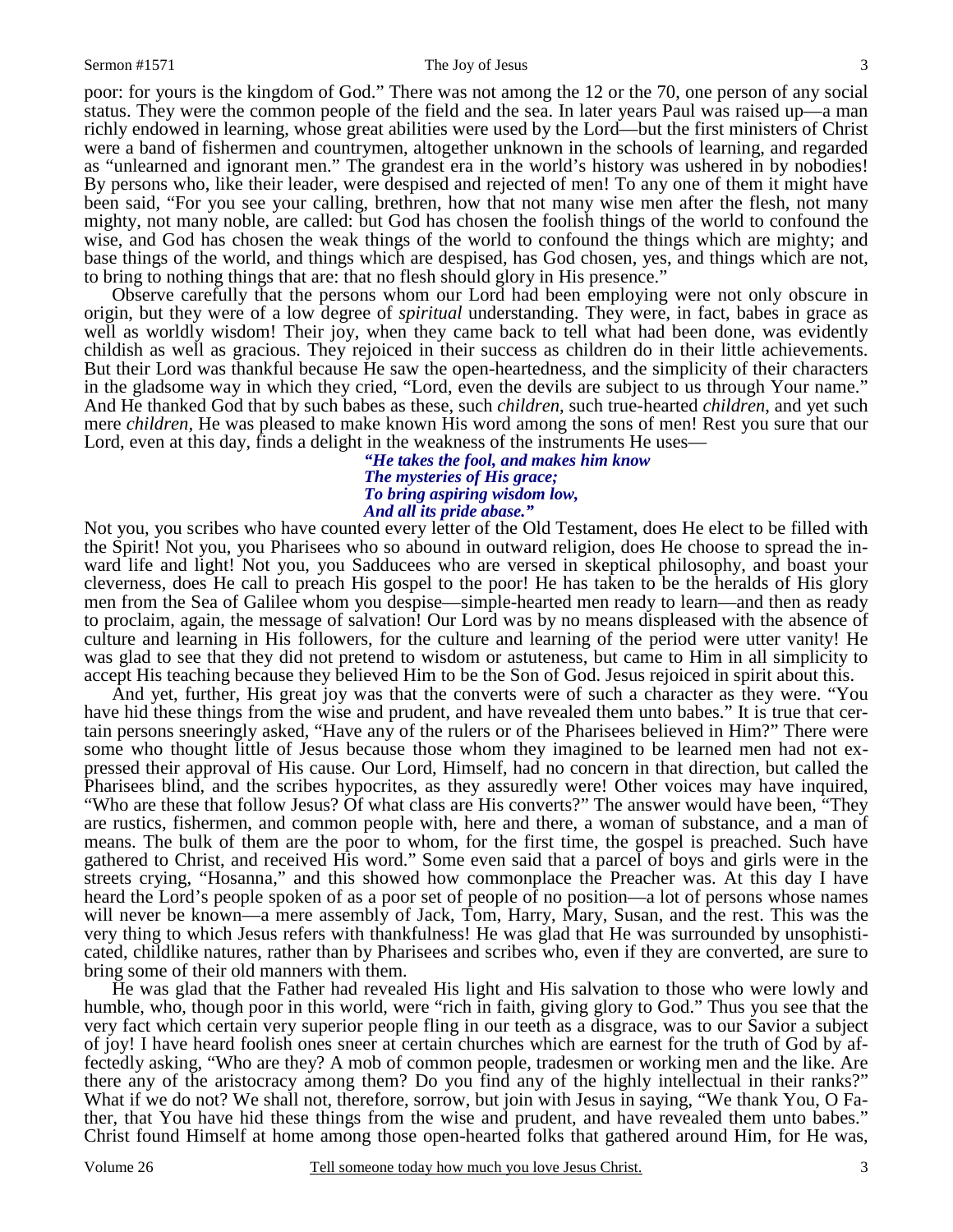Himself, a child-man, who wore His heart upon His sleeve, boasting of no wisdom though He was wisdom itself! Our Lord never sought Himself, as the wise and prudent of His age did. He was meek and lowly in heart, and, therefore, found Himself at home among a people who were willing to receive His teaching, and eager to proclaim it, again, to their countrymen. And so He blessed and praised God that such were chosen! Oh, friends, it is not that Christ would not have the greatest come to Him! It is not that Christ would not have the learned come to Him! But so it is that His greatest joy is that those come who, whatever the greatness or the littleness of their learning, are childlike in *spirit,* and, like babes, are willing to learn and prepared to receive what He shall teach them! He was glad to receive persons with lowly notions of their own intelligence and a supreme belief in the veracity of their great Teacher.

 If those who are reckoned to be learned, profess to come to Christ, they are generally a trial to the church. All the merely human learning that has ever come unto the church has, as a rule, been mischievous to it—and it always needs great grace to keep it in its right place. At first came the Gnostics with their philosophy, and into what perils they dragged the church of God, I cannot stop to tell you! Then arose others out of whose wisdom grew Arianism, and the church was well-near withered to her very heart by that deadly form of heresy! The schoolmen did for her much the same, and to this day whenever any of the would-be-thought-wise men meddle with religion, they tell us that the plain word of God, as we read it, must be interpreted by modern thought, and that it bears another meaning which only the cultured can possibly comprehend. When philosophy invades the domain of revelation, it ends in perverting the gospel, and in bringing in "another gospel which is not another." It is with human wisdom as it is with human riches—how difficult shall they that have it enter into the kingdom of God! True wisdom is another thing—that is a gift which comes from above, and causes no puffing up of the heart, for it adores the God from whom it came! The wisdom which is true and real, the Lord is prepared to give to those who confess their ignorance—to those who will be babes in His sight. It is not ignorance which God loves, but *conceit* that He *hates*! Knowledge is good, but the affectation of it is evil! O for more true wisdom! May God give us much of it, and may those who are babes, as yet, come to be men of full stature in Christ Jesus! Yet forget not your Lord's joy in the character of His converts, but remember the lines in which the poet of the sanctuary paraphrases our text—

*"Jesus, the man of constant grief, A mourner all His days, His Spirit once rejoiced aloud, And turned His joy to praise. Father, I thank Your wondrous love, That has revealed Your Son To men unlearned, and to babes Has made Your gospel known. The mysteries of redeeming grace Are hidden from the wise, While pride and carnal reasoning join To swell and blind their eyes."* 

Our Lord's joy sprang from one other source, namely, His view of the manner in which God was pleased to save His people. It was by revealing these things to them. There is, then, to every man who is saved, a revelation, not of anything over and above what is given us in the word of God, but of that same truth of God to himself, *personally*, and with *power*. In the word of God is the light of God, but what is needed is that each man's eyes should be opened by the finger of God to see it! Truth in the Scriptures will never save till it becomes the truth of God in the *heart*—it must be "revealed" unto the most unprejudiced and true-hearted. Even men of childlike spirits and receptive natures will not see the truth unless it is especially revealed to them. There must be a work of the Father through the Holy Spirit upon each intellect and mind before it can perceive the truth of God as it is in Jesus. Therefore, when unregenerate men tell us that they cannot see the beauty of the gospel, we are not at all astonished—we never thought they could! And likewise with boastful men of "culture," for we knew that they would say so! Blind men are little pleased with color, and deaf men care little for music.

 Human wisdom cannot make a man without eyes see the light of God! What do you know about the gospel, oh you blinded wise men? What judges can you be of the light of revelation who seal up your eyes with the mud of your own cleverness, and then say you cannot see? Christ never intended that you should! He will only reveal Himself as He pleases, and He has pleased to do this to another kind of persons from what you are. Oh, you that are wise in your own conceit, the gate of true wisdom is barred against you! You cannot, by searching, discover God, and when He graciously reveals Himself you refuse to see Him, and therefore, it is just that you should perish in the dark! Well do you deserve this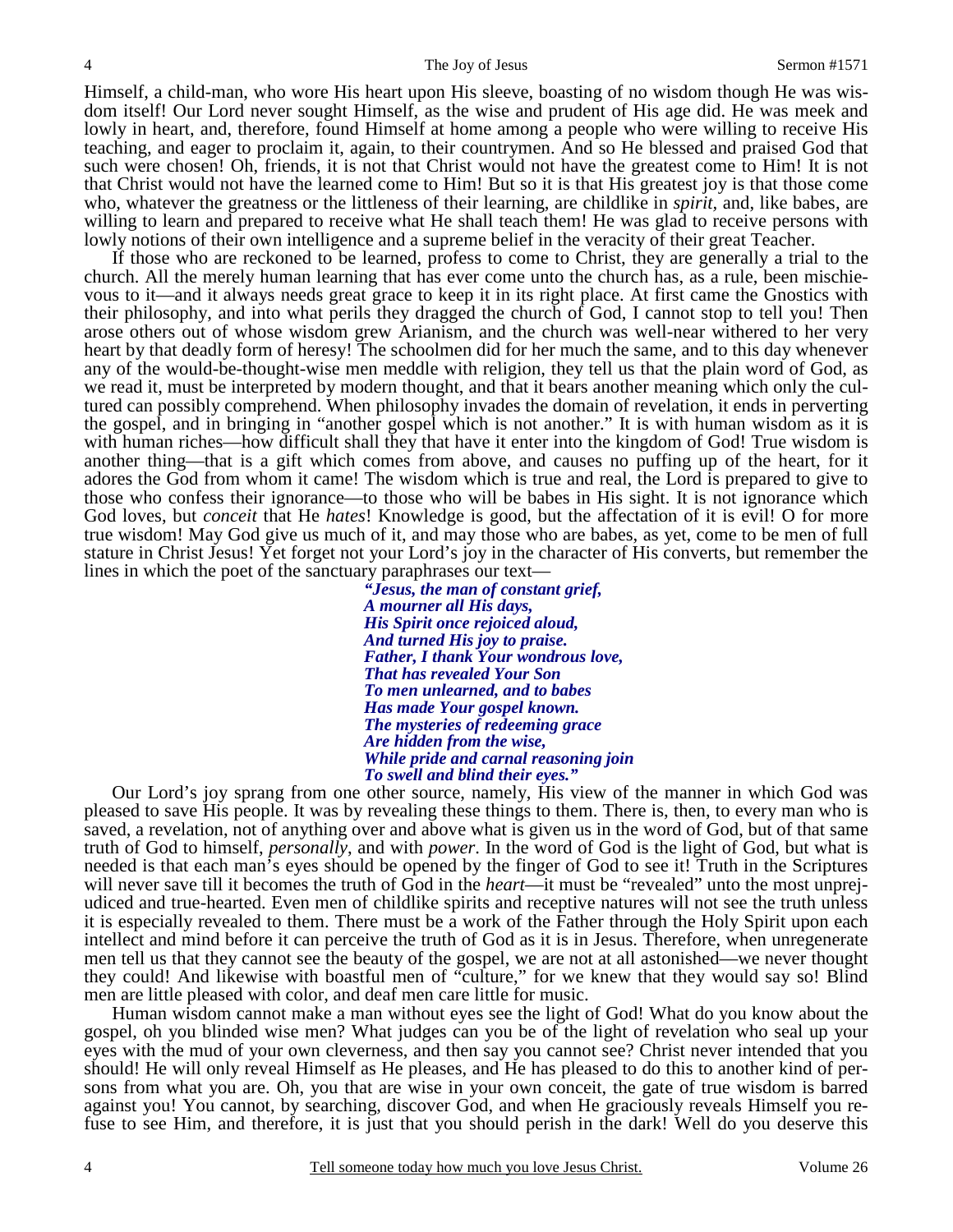### Sermon #1571 The Joy of Jesus

judgment. Let justice be done! That God had been pleased to reveal Himself to many through the preaching of the 70 was a great joy to Jesus, and let us also rejoice whenever God reveals Himself to men! Let us be glad when one who is simple in heart is made a child by divine grace through being born-again. Let us, furthermore, rejoice whenever conversion is worked by instruments that cannot possibly claim the glory of it. Let us praise and bless God that salvation is His own work from first to last! Come, all you who love the Father, and say with the great Firstborn, "I thank You, O Father, Lord of heaven and earth, that You have hid these things from the wise and prudent, and have revealed them unto babes. Even so, Father, for so it seemed good in Your sight."

 **II.** I have thus tried, as far as I am able, to explain the cause of the Savior's joy. I would now call your attention to HIS MODE OF EXPRESSING THAT JOY.

 I have noticed some kind of joy in conversions which has not been wise in its expression, but has savored of glorying in the flesh. "Oh, we have had a wonderful time, we have had a blessed season! We have been visited by those dear men, and we have exerted ourselves in downright earnest to get up a revival. We have done wonders." Such talk will not do! Hear how the Savior speaks. His joy finds tongue in *thanksgiving*—"I thank You, O Father." He ascribes the work to the Father, and then renders all the praise to Him. This is the eloquence of joy—"I thank You, O Father." Brothers and sisters, whenever you are happy, sing hymns of thanksgiving! "Is any merry? Let him sing Psalms." The most fit language for joy, whether it is on earth or in heaven, is adoration and thanksgiving to God! Blessed be the name of the Lord that we are gladdened in the harvest field of Christian work, for it is He that gives seed to the sower, and causes the word to spring up and bring forth fruit a hundred-fold.

 Our Lord found expression for His joy in declaring the Father's sovereignty. "I thank You, O Father, Lord of heaven and earth." Some shrink back from the idea of God as Lord of all things above and below. To them the free will of man seems the greatest of all facts, and lest there should be the slightest intrusion upon man's domain, they would have God limited as to His absolute power. To magnify man they would minimize God! You will hear them talking against those of us who magnify divine sovereignty, and imputing to us the notion of a certain arbitrariness in God, although such a thought has never entered our minds! Jehovah, who gives no account of His matters, but orders all things according to the good pleasure of His will, is never arbitrary, unjust, or tyrannical—and yet He is absolute and uncontrolled—a sovereign who reigns by His own self-existent power. He is, Himself, the source and origin of all law. He can be trusted with absolute sovereignty because He is infinite love and infinite goodness. I will go the utmost length as to the absolute supremacy of God and His right to do as He wills, and especially to do as He wills with His own, which gospel grace most certainly is. He will have mercy on whom He will have mercy, and He will have compassion on whom He will have compassion, and none can stay His hand or say unto Him, "What are You doing?" When Christ was most glad He expressed that gladness by ascribing unto God an infinite sovereignty, and shall that truth of God be gloomy to us? No, rather we will, each one, view the work of the Father's grace, and cry, "I thank You, O Father and I thank You all the more because I know that You are Lord of heaven and earth!"

 If I am addressing any who quarrel with the doctrine of the sovereignty of God, I would advise them to cease their rebellion, for "the Lord reigns." Let them at least go as far as the Psalm, "Let the people tremble" even if they cannot go a little further, and sing, "The Lord reigns; let the earth rejoice; let the multitude of isles be glad thereof." Power and rule are best in the hands of the great Jehovah who always links together, in His own single character both fatherhood and sovereignty. "I thank You, O Father, Lord of heaven and earth." Dismiss from your minds all caricatures of the doctrine, and receive it in its purest form—"the Lord is king forever and ever. Hallelujah!" Your joy, if it is deeply spiritual and very great, will never find room enough for the sweep of its Atlantic waves till you delight yourself in the absolute supremacy of God. The deep groundswell of delight within the Redeemer's soul could find no grander space over which it could expand its force than the unlimited power and dominion of the Lord of heaven and earth—whose key it is which opens or shuts the kingdom of heaven—whose word it is which hides or reveals the things of eternity!

 Our Lord delighted in the special act of sovereignty which was before Him, that the Lord had "hid these things from the wise and prudent, and had revealed them unto babes." He communed with God in it! He took pleasure in it, and said, "Even so, Father, for so it seemed good in Your sight." His voice, as it were, went with the Father's voice. He agreed with the Father's choice, He rejoiced in it, He triumphed in it! The will of the Father was the will of Christ, and He had fellowship with the Father in every act of His sovereign choice, yes, He magnified God for it in His inmost spirit! He says, "Even so, Father, for so it seemed good in Your sight," for He knew that what seems good to God must be good. Some things seem good to us which are evil—but that which seems good to God is good! Jesus praises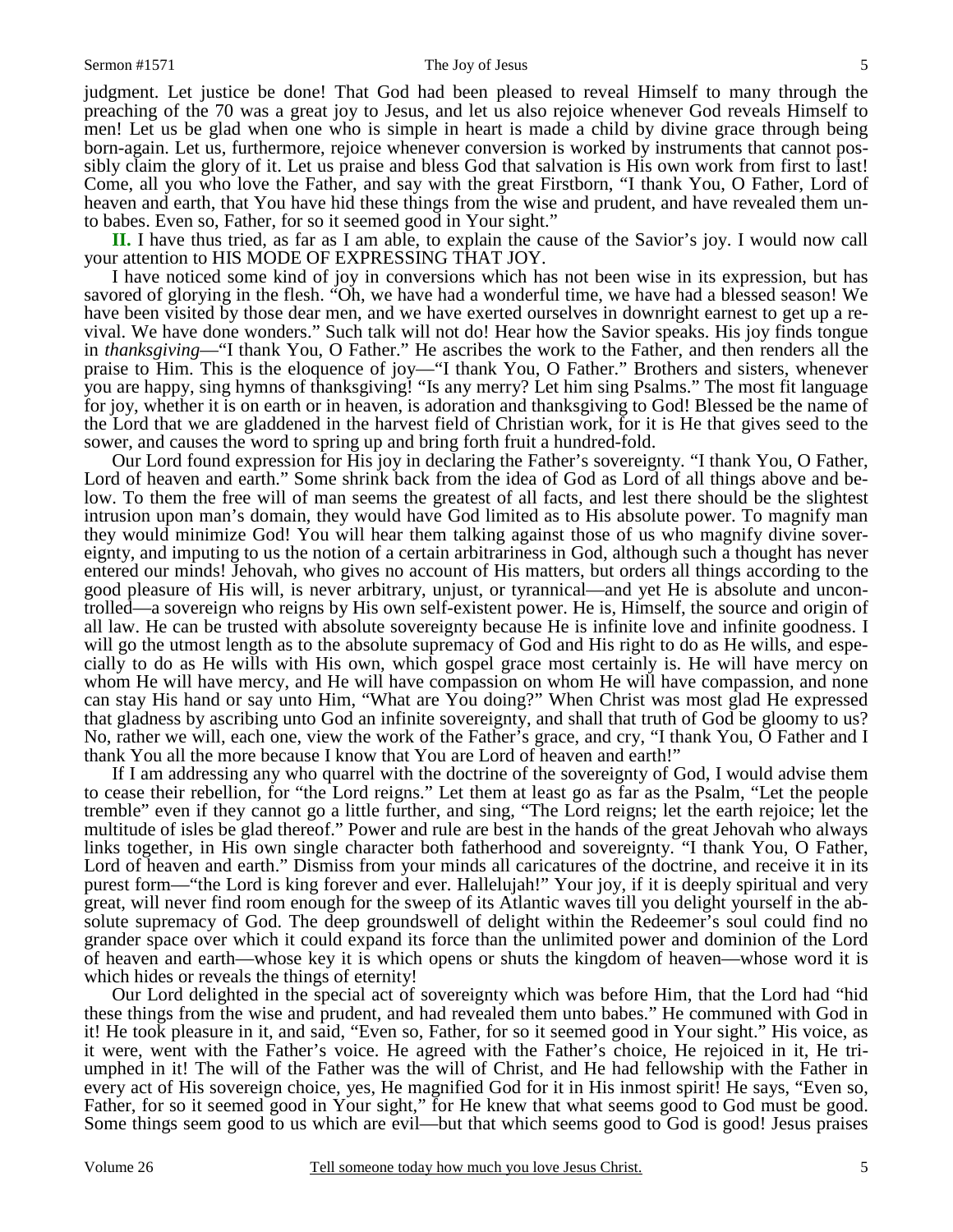God about it for no other reason than it is God's good pleasure that it should be so. Oh, what a state of heart it will be for you and me to get into when we can express our highest joy by a perfect acquiescence in the will of God, whatever that will may be! See *here*, brothers and sisters, the road to contentment, to peace, to happiness, yes, heavenly life this side of the grave! If you ever come to feel that what pleases God pleases you, you will be glad, even, in affliction and tribulation! If your heart is ever schooled down to accept as your will that which is God's will, and to believe anything to be good because God thinks it good, then you may go through the rest of your days singing and waiting till your Lord takes you to His bosom! Soon will you rise to the place where all the singers meet, and sing forever unto God and the Lamb—all self and rebellion being forever banished. Herein, then, Christ found a channel for His joy—in thanksgiving, in magnifying the divine sovereignty, in having communion with it, and in delighting in it!

**III.** Thirdly and briefly, I want you to see OUR LORD'S EXPLANATION OF THE FATHER'S ACT. The Father had been pleased to hide these things from the wise and prudent, and to reveal them unto babes. And Jesus Christ is perfectly satisfied with that order of things, quite content with the kind of converts He has, and the kind of preachers that God had given Him.

For, first, the Lord Jesus does not need prestige. Read the 22<sup>nd</sup> verse—"All things are delivered to Me of My Father." A mere pretender, when he begins to prophesy and set himself up for a religious leader—how pleased he is when some learned doctor endorses his claims! If some man of wealth and station comes to his side, how he plumes himself! The Savior of our souls sought no such aids. The verdict of the world's literary intelligentsia could not make His word more truthful than it is, nor more convincing, for its power lies in the Spirit which reveals it. If great men say "Yes," they will not make His doctrine surer! Nor will they make it less truthful if they all say, "No." Prestige for Christ? It is blasphemy to think of such a thing! "All things," He says, "are delivered to Me of My Father." High priests and leaders of religion denounce Him, but all things are delivered to Him of His Father! The Sanhedrim determines to put Him down, but all things are delivered to Him of the Father! The learned deride His claims to be the Messiah! What does it matter to Christ? The Father has committed all things into His hands! He stands alone, and asks for no allies. His own power, unborrowed and unaided, is quite sufficient for His purposes. Do you think, brothers and sisters, that we are going to stop our preaching of the gospel until we shall have the so-called "culture and intellect" of the age upon our side to say, "It is even so"? Not we! But rather do we believe God in the teeth of the wiseacres, and say, "Let God be true, and every man a liar!" Jesus needs no imprimatur from scholars, no patronage from princes, no apologies from orators! The pomp and power, and wisdom and cunning of the world were not with Him, and He thanks God that He is not encumbered with such doubtful gain, but that this truth has been revealed to those who are not wise in their own eyes, nor intelligent in their own esteem, but, like children, willing to learn from God, and glad to believe all that He reveals!

 See how the Lord explains it further, by showing that human wisdom cannot discover God. "No man knows who the Son is but the Father, and who the Father is but the Son." No man, though he is a master in Israel! Men of science may puzzle their brains, and with great ingenuity they may try to thread the intricacies of the unknown, but they must err from the truth if they refuse the revelation of God! Such a thing as natural religion, spontaneously born of man's intellect, does not exist. "Oh," you say, "surely there is *much* of it!" I say that whatever is *truly* religious in it was borrowed from revelation, and has been handed down by tradition! Talk of comparative religions—there is but one, and the other pretenders have stolen certain of its clothes. Men see, no doubt, much of God in nature, but they would not have done so had there been no revelation. First came the light through revelation, and then, afterwards, when men saw it reflected from various objects, they dreamed that the light came out of the reflectors! Men hear something of revealed truth, and when their thoughts run in that line, that which they have heard is awakened in their minds and they think *themselves* the inventors! God is not known except as He reveals Himself, nor can He be discovered by human ingenuity! Carnal wit and thought tend not that way, but tend from God unto blackest darkness. God is ONLY to be known THROUGH CHRIST, so the text says—"No man knows who the Father is but the Son, and he to whom the Son will reveal Him." As the light, after God had created it, was lodged in the sun, so is all knowledge of God treasured up in Christ as the Sun of righteousness. He it is that in Himself has light, the light that lightens every man that comes into the world, if he is lightened at all. We must receive Christ or abide in darkness! Yes, and the light which is in Christ is not perceptible by any man except by revelation. What does the text say?— "No man knows who the Son is, but the Father; and who the Father is, but the Son and he to whom the Son will reveal Him." There must be a *special* and distinct revelation of Christ, and of the Father *by* Christ to each man, or else he will remain in blindness to the day of his death.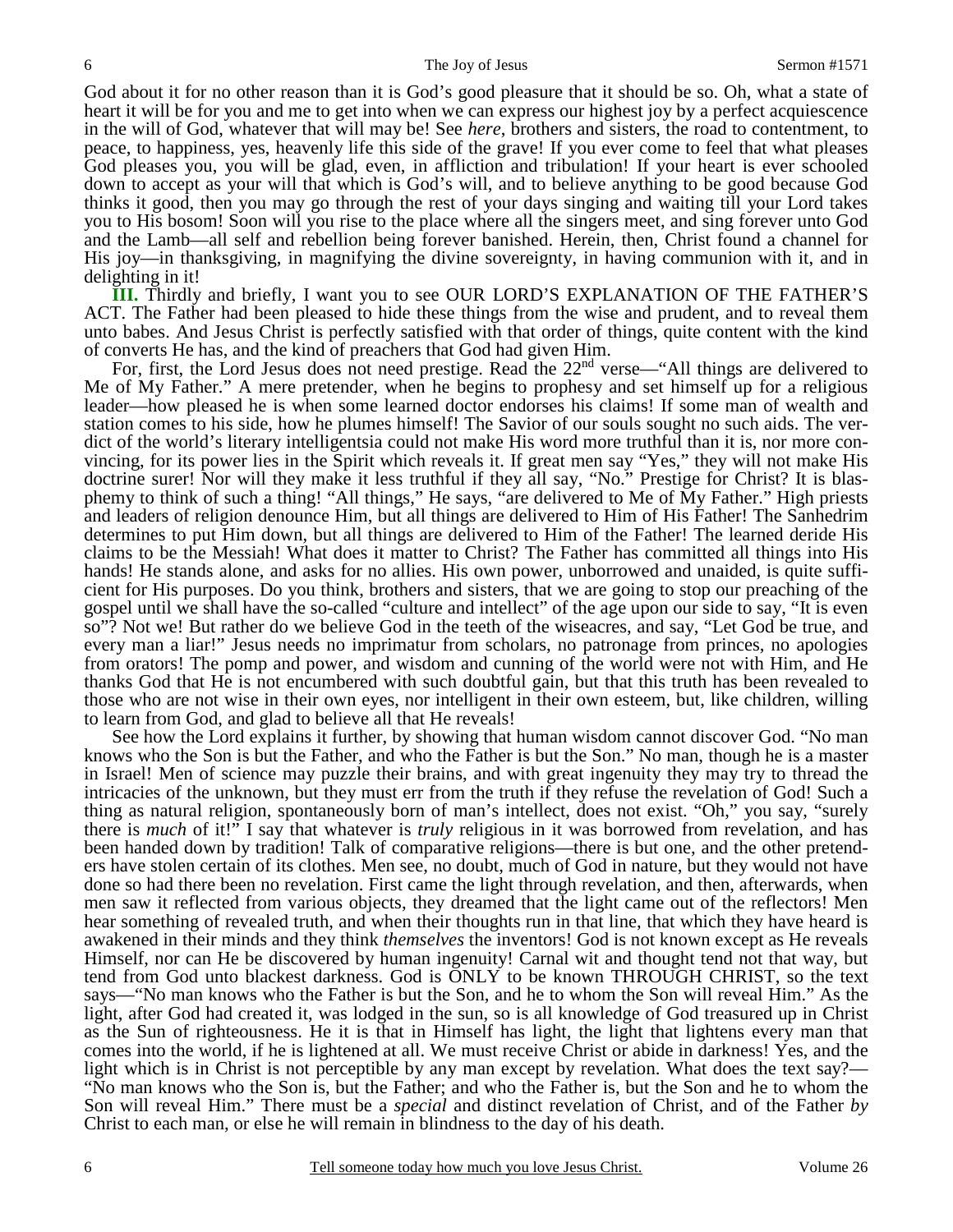The power, then, which lies in merely *human* wisdom is a force which often hinders men from coming under the influence of revelation. Only by revelation can they know, and by a revelation personally receive. But the man is so wise that he does not want to be taught—he can find it out for himself. Yield himself to an infallible book or an infallible spirit? Not he! Well, then, because of his very wisdom, he becomes incapable of learning! Truth to tell, what is human wisdom? The supposed wisdom of man is folly—that is the short for it all. They write a history, sometimes, of religious thought, and of the various phases through which Christianity has gone, and on this they ground remarks! But I should like somebody to write a truthful history of philosophy. The history of philosophy is a record of the insanities of mankind—a catalog of lunacies! You shall see one generation of philosophers busily engaged in refuting those that went before them, and doing it very well, indeed! But what will the next generation do? Why, refute this one! The philosophies that were current 100 years ago are all exploded, now, and all the teachings of today, except such as are clear matters of fact, will be exploded before I go down to my grave if I live to be gray-headed! There is not a philosopher now living that can be sure but what there is some other fact to yet be discovered which will upset every hypothesis that he has sent forth into the world! Philosophers who conceitedly glory over believers in revelation are fools, for they know nothing with certainty, and absolute certainty appertains only to divine revelation! In those who pretend to wisdom apart from God, folly abounds. There is no light in them, nor in any man except that which comes from the Spirit of God. That wisdom which sets itself up apart from God is atheism, because God knows, and He says to man, "I will teach you. I will reveal Myself to you by My Son." But that wisdom says, "We do not want to be taught—we know by ourselves." Then you are a rival to God! You pretend to be superior to God since you are not willing to learn of Him, but will rather trust yourself. This folly, and this atheism are the reasons why God hides His mind from the wise and the clever—they reject Him, and therefore He gives them over to a judicial blindness, and Christ thanks Him that He does, for it is but justice that He should do so.

 When the Lord is pleased to give to any man a childlike spirit, then is he on the road to knowledge. This is true even in science, itself. The secrets of nature will never be revealed to the man who believes that he already knows them. Nature herself does not teach the man who comes to her with prejudice. A man who thinks he knows beforehand, sits down to study nature, and what does he generally discover? Well, he learnedly dreams of a universal solvent, or that the baser metals can be transmuted into gold, or that there is a perpetual motion. Those, you say, are things philosophers believed years ago. Yes, but their theories of today are just as stupid, and the science of today will be the jest of the next century! The greatest absurdities have been the pets of philosophy for hundreds of years, and why was it that men did not know better? Because they did not go to nature and ask her to teach them what was *fact*—they made an hypothesis, and then they went to nature to force her to prove it, as they do now. They start with a prejudgment of what they would like to be, and then take facts and twist them round into their system, and so they blind themselves by their own wisdom! Well, if it is so in nature, and I am sure it is, it is certainly more so in grace, for when a man comes to the word of God and says, "Now, *I* know theology beforehand. I do not come here to find my creed in the Bible, and learn it like a child, but I come to turn texts about, and make them fit into my system." Well, he will blind himself, and will be a fool, and it is right he should be blinded, for has he not done that willfully which must of necessity lead to such an end?

 Brethren, simple teachableness is the first essential for the reception of a revelation from God, and if you have it today, if you are seeking after the truth of God, if you are crying after her, and if you are willing that God should reveal her to you—if you are anxious that He should reveal His truth to you in Christ—you are the sort of person upon whom God in sovereignty looks with divine favor, and unto such as you will He reveal Himself! What is needed is faith, a childlike, receptive faith—not faith in a pope, not faith in a man, not faith in an old established creed, but faith in God! Oh, my hearer, if you are willing to learn of Him, you shall not be left uninstructed!

 Now a lesson or two and I have done. The first lesson to be learned is this. If great men, if eminent men, if so-called learned men are not converted, do not be cast down about it—it is not likely they will be. In the next place, if many converts are obscure persons, persons without note or name, do not be at all disgusted with that fact. Who are you that you should be? Who are you that you should despise any upon whom God has looked in favor? Rather rejoice exceedingly with your Lord that God has chosen the despised, and you with them!

 Next, learn that the sovereignty of God is always exercised in such a way that the pure in heart may always rejoice in it. God never did a sovereign act that the loving Christ, Himself, could not rejoice in. Be you content, therefore, to leave everything in the hands of God that you do not understand, and when